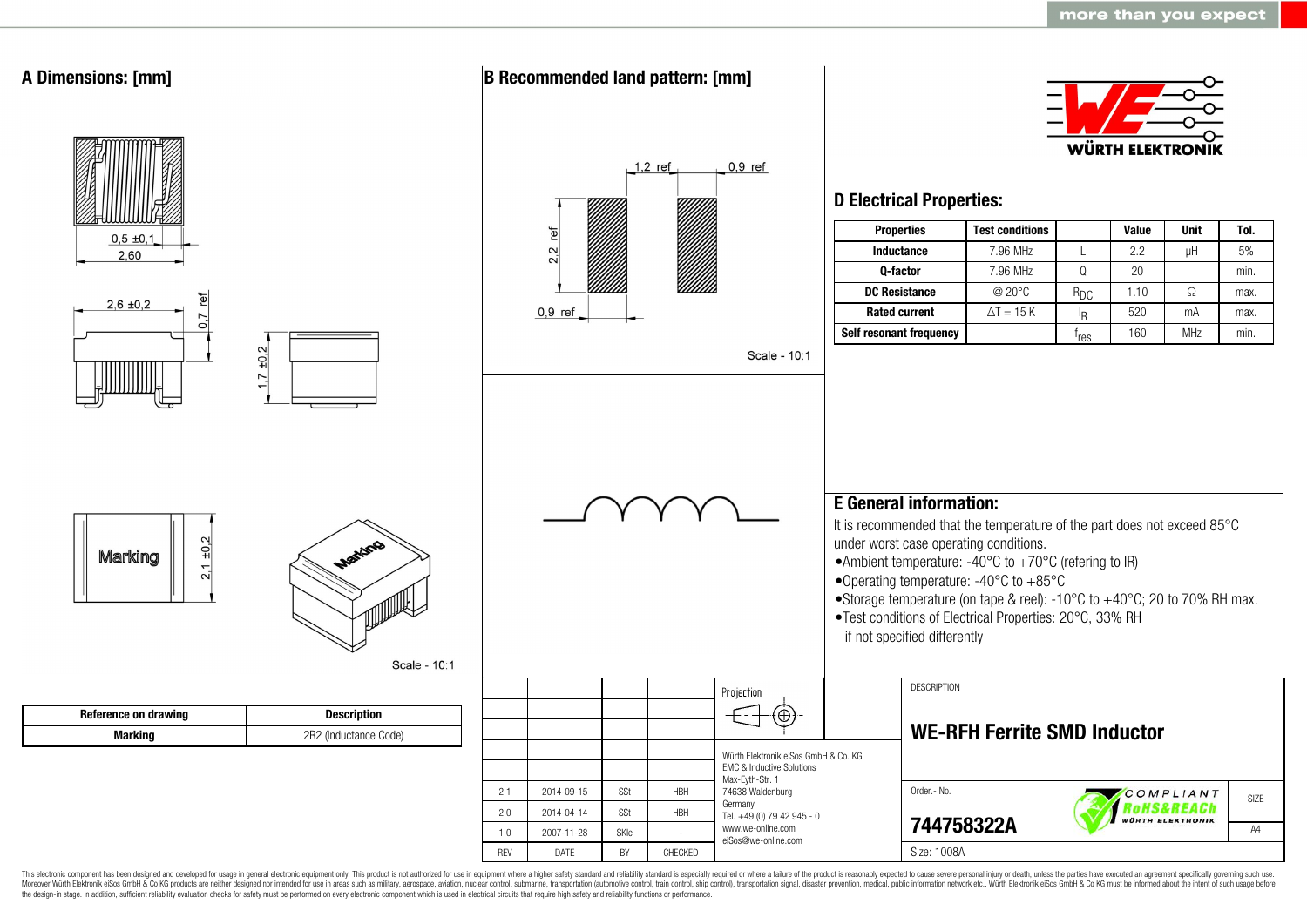

This electronic component has been designed and developed for usage in general electronic equipment only. This product is not authorized for use in equipment where a higher safety standard and reliability standard as espec Moreover Würth Elektronik eiSos GmbH & Co KG products are neither designed nor intended for use in areas such as military, aerospace, aviation, nuclear control, submarine, transportation (automotive control, ship control), the design-in stage. In addition, sufficient reliability evaluation checks for safety must be performed on every electronic component which is used in electrical circuits that require high safety and reliability functions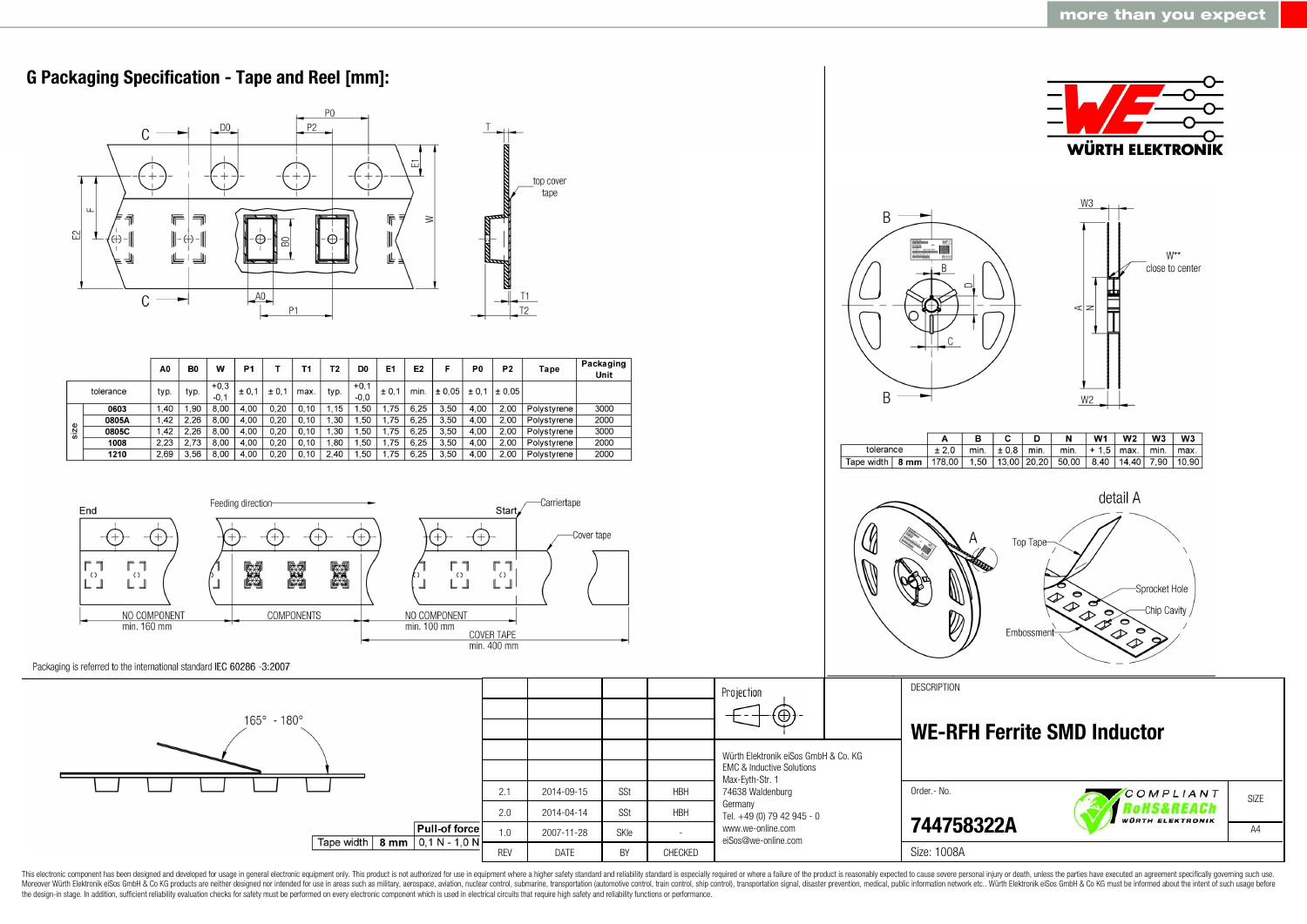## **H Soldering Specifications:**







# **H1: Classification Reflow Profile for SMT components: H2: Classification Reflow Profiles**

| <b>Profile Feature</b>                                                                                                                        | <b>Pb-Free Assembly</b>                               |
|-----------------------------------------------------------------------------------------------------------------------------------------------|-------------------------------------------------------|
| Preheat<br>- Temperature Min (T <sub>smin</sub> )<br>- Temperature Max (T <sub>Smax</sub> )<br>- Time $(t_s)$ from $(T_{smin}$ to $T_{smax})$ | $150^{\circ}$ C<br>$200\degree C$<br>$60-120$ seconds |
| Ramp-up rate $(T_1$ to $T_P$ )                                                                                                                | 3°C/ second max.                                      |
| Liquidous temperature $(T1)$<br>Time $(tl)$ maintained above T <sub>1</sub>                                                                   | $217^{\circ}$ C<br>60-150 seconds                     |
| Peak package body temperature $(Tp)$                                                                                                          | See Table H <sub>3</sub>                              |
| Time within 5°C of actual peak temperature $(t_n)$                                                                                            | 20-30 seconds                                         |
| Ramp-down rate $(T_P$ to $T_I$ )                                                                                                              | $6^{\circ}$ C/ second max.                            |
| Time 25°C to peak temperature                                                                                                                 | 8 minutes max.                                        |

refer to IPC/JEDEC J-STD-020D

# **H3: Package Classification Reflow Temperature**

|                         | <b>Package Thickness</b> | Volume mm <sup>3</sup><br>$350$ | Volume mm <sup>3</sup><br>$350 - 2000$ | Volume mm <sup>3</sup><br>>2000 |
|-------------------------|--------------------------|---------------------------------|----------------------------------------|---------------------------------|
| <b>PB-Free Assembly</b> | $< 1.6$ mm               | $260^{\circ}$ C                 | $260^{\circ}$ C                        | $260^{\circ}$ C                 |
| <b>PB-Free Assembly</b> | $1.6 - 2.5$ mm           | $260^{\circ}$ C                 | $250^{\circ}$ C                        | $245^{\circ}$ C                 |
| <b>PB-Free Assembly</b> | $> 2.5$ mm               | $250^{\circ}$ C                 | $245^{\circ}$ C                        | $245^{\circ}$ C                 |

refer to IPC/JEDEC J-STD-020D

|            |            |           |                | Projection<br>$\Theta$ )                                                     |  | <b>DESCRIPTION</b><br><b>WE-RFH Ferrite SMD Inductor</b> |                                       |      |
|------------|------------|-----------|----------------|------------------------------------------------------------------------------|--|----------------------------------------------------------|---------------------------------------|------|
|            |            |           |                | Würth Elektronik eiSos GmbH & Co. KG<br><b>FMC &amp; Inductive Solutions</b> |  |                                                          |                                       |      |
| 2.1        | 2014-09-15 | SSt       | <b>HBH</b>     | Max-Eyth-Str. 1<br>74638 Waldenburg                                          |  | Order .- No.                                             | COMPLIANT                             | SIZE |
| 2.0        | 2014-04-14 | SSt       | <b>HBH</b>     | Germany<br>Tel. +49 (0) 79 42 945 - 0                                        |  |                                                          | RoHS&REACh<br><b>WÜRTH ELEKTRONIK</b> |      |
| 1.0        | 2007-11-28 | SKIe      |                | www.we-online.com<br>eiSos@we-online.com                                     |  | 744758322A                                               |                                       | A4   |
| <b>RFV</b> | DATE       | <b>BY</b> | <b>CHECKED</b> |                                                                              |  | Size: 1008A                                              |                                       |      |

This electronic component has been designed and developed for usage in general electronic equipment only. This product is not authorized for use in equipment where a higher safety standard and reliability standard is espec Moreover Würth Elektronik eiSos GmbH & Co KG products are neither designed nor intended for use in areas such as military, aerospace, aviation, nuclear control, submarine, transportation (automotive control), stain control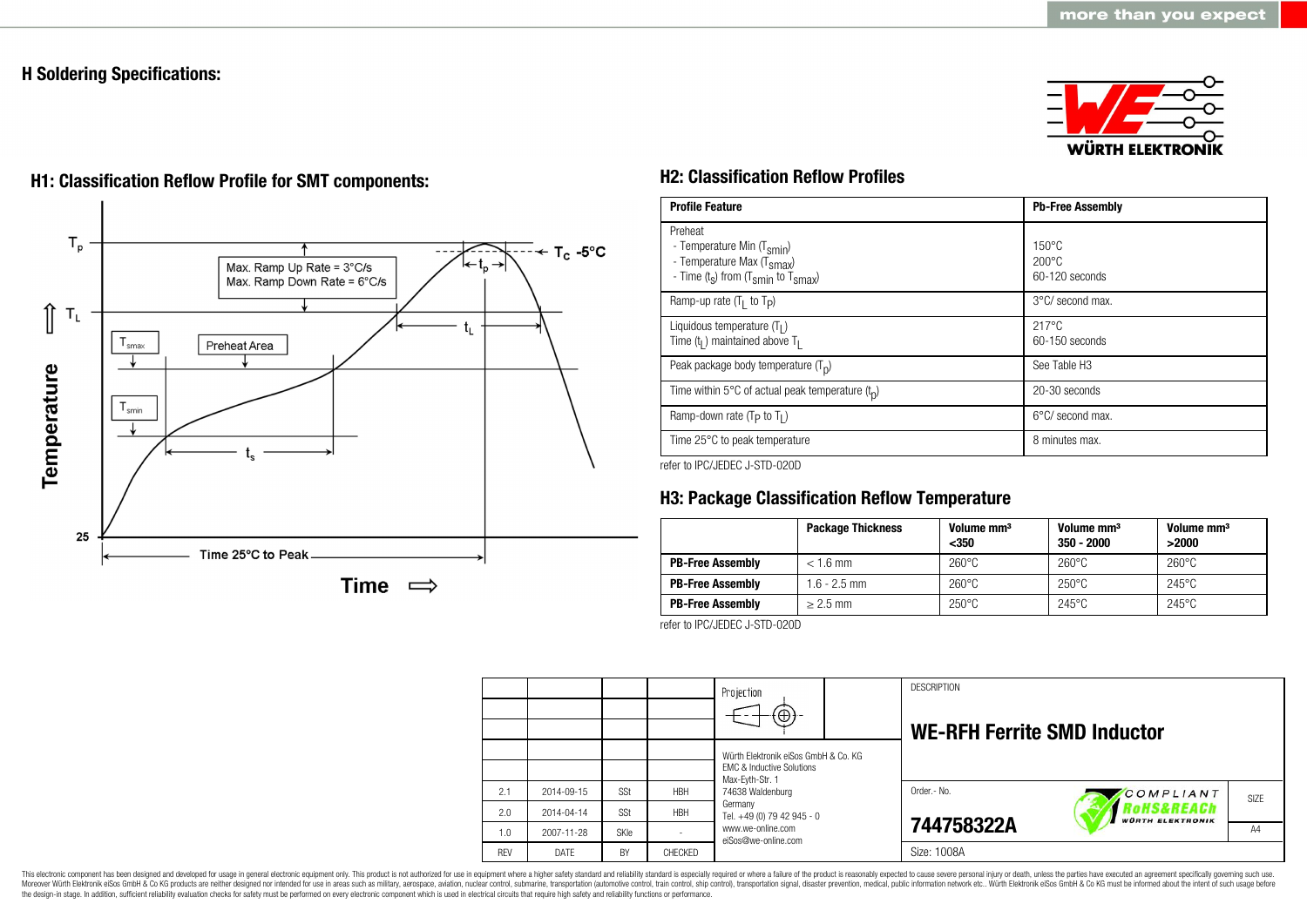## **I Cautions and Warnings:**

### **The following conditions apply to all goods within the product series of WE-RFH of Würth Elektronik eiSos GmbH & Co. KG:**

#### **General:**

All recommendations according to the general technical specifications of the data sheet have to be complied with.

The usage and operation of the product within ambient conditions, which probably alloy or harm the wire isolation, has to be avoided.

If the product is potted in customer applications, the potting material might shrink during and after hardening. The product is exposed to the pressure of the potting material with the effect that the core, wire and termination is possibly damaged by this pressure and so the electrical as well as the mechanical characteristics are endangered to be affected. After the potting material is cured, the core, wire and termination of the product have to be checked if any reduced electrical or mechanical functions or destructions have occurred.

The responsibility for the applicability of customer specific products and use in a particular customer design is always within the authority of the customer. All technical specifications for standard products do also apply to customer specific products.

Cleaning agents that are used to clean the customer application might damage or change the characteristics of the component, body, pins or termination.

Direct mechanical impact to the product shall be prevented as the core material could flake or in the worst case it could break.

#### **Product specific:**

Follow all instructions mentioned in the data sheet, especially:

- •The soldering profile has to be complied with according to the technical reflow soldering specification, otherwise this will void the warranty.
- •All products shall be used before the end of the period of 12 months based on the product date code, if not a 100% solderability can´t be ensured.
- •Violation of the technical product specifications such as exceeding the nominal rated current will void the warranty.

The general and product specific cautions comply with the state of the scientific and technical knowledge and are believed to be accurate and reliable; however, no responsibility is assumed for inaccuracies or incompleteness.



|            |            |             |            | Projection                                                                   |  | <b>DESCRIPTION</b>                 |                                                  |                   |
|------------|------------|-------------|------------|------------------------------------------------------------------------------|--|------------------------------------|--------------------------------------------------|-------------------|
|            |            |             |            | $\textcircled{\scriptsize\textcircled{\scriptsize\textcirc}}$                |  | <b>WE-RFH Ferrite SMD Inductor</b> |                                                  |                   |
|            |            |             |            | Würth Elektronik eiSos GmbH & Co. KG<br><b>EMC &amp; Inductive Solutions</b> |  |                                    |                                                  |                   |
| 2.1        | 2014-09-15 | SSt         | <b>HBH</b> | Max-Evth-Str. 1<br>74638 Waldenburg                                          |  | Order.- No.                        | COMPLIANT                                        | SI <sub>7</sub> F |
| 2.0        | 2014-04-14 | SSt         | <b>HBH</b> | Germany<br>Tel. +49 (0) 79 42 945 - 0                                        |  |                                    | <b>'oHS&amp;REACh</b><br><b>WÜRTH ELEKTRONIK</b> |                   |
| 1.0        | 2007-11-28 | <b>SKIe</b> |            | www.we-online.com<br>eiSos@we-online.com                                     |  | 744758322A                         |                                                  | A4                |
| <b>REV</b> | DATE       | BY          | CHECKED    |                                                                              |  | Size: 1008A                        |                                                  |                   |

This electronic component has been designed and developed for usage in general electronic equipment only. This product is not authorized for use in equipment where a higher safety standard and reliability standard is espec Moreover Würth Elektronik eiSos GmbH & Co KG products are neither designed nor intended for use in areas such as military, aerospace, aviation, nuclear control, submarine, transportation (automotive control), tain control) the design-in stage. In addition, sufficient reliability evaluation checks for safety must be performed on every electronic component which is used in electrical circuits that require high safety and reliability functions